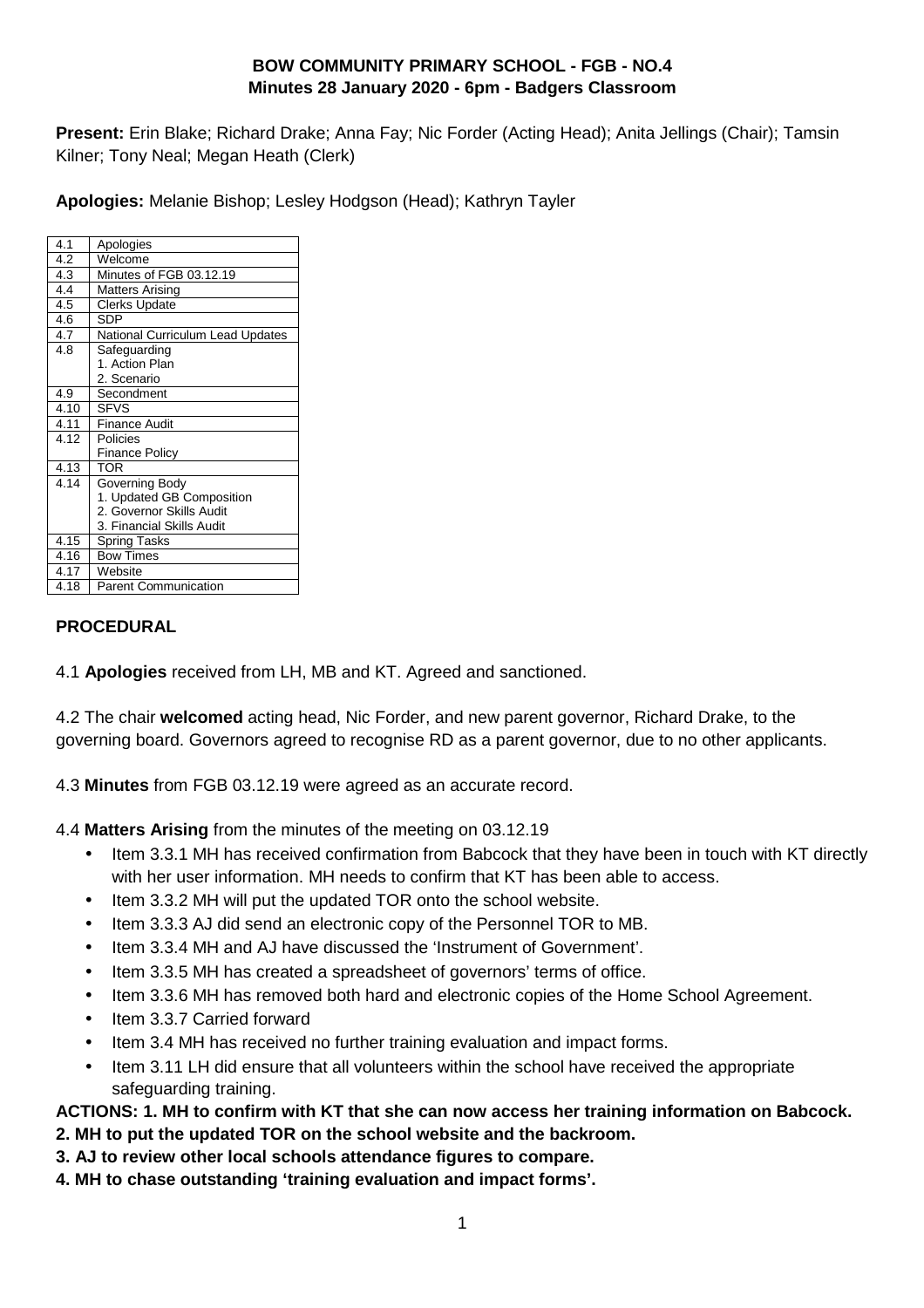#### 4.5 **Clerks Update**

- MH welcomed both NF and RD to the governing board.
- Governors were thanked for their responses to the skills audit. MH requested that outstanding responses be delivered ASAP.
- The policies have been refiled. The hard copies are now in complete alphabetical order, in order to make them more accessible to staff. The electronic copies are now available to all governors on the back room and have been filed according to category (eg. Community, Safeguarding, Staff, etc). MH would like to redistribute the policies in the folder named 'other' and requested governor suggestions as to where to put them.

### **ACTIONS: 1. Outstanding Skills Audit questionnaires to be sent to MH ASAP.**

#### **2. Governors to check the policies on the backroom and contact MH with any changes they would like implemented. ALL**

### **STRATEGIC PLANNING**

### 4.6 **School Development Plan (SDP)**

SEND Targets distributed during the meeting.

- NF has been working closely with Hares class, due to the unprecedented number of children with SEND currently in this class and the strain it is putting on staff.
- NF noted that the Quality First teaching approach is working well. And staff are utilising the Boxall Profile System.
- NF described the current SEND situation as being a vicious cycle where the SENDCo is in urgent need of more support. The SENDCo uses a majority of her hours to complete the large quantities of paperwork involved. This means she is unable to be strategic in her approach and has limited time to be able to attempt to access external agencies or funding streams. The teachers need to be made more aware of the systems in place in order for them to further support the SENDCo. There is a Hares 'Team Meeting' taking place tomorrow to see how they can utilise the staff they already have to alleviate the pressures of the situation.
	- o Governors asked what support is currently in place for the SENDCo?
		- NF confirmed that there is now admin support in place, as of the beginning of this term. However, more support is required.
- NF observed that the school building was not very 'autism friendly', due to the busyness of the corridors and the amount of wall displays. The classroom from her own school was described by an external OT as being very 'autism friendly' and she is happy to share pictures of this with the school, governors agreed this would be helpful.
	- $\circ$  It was noted that making the school 'autism friendly' might have a cost implication.
- There is a new sensory room which is proving effective, and more pupils would benefit with having access to this.
- Governors noted that some of the 2020 SEND targets are considerably higher than what was achieved last year.
	- o Governors asked how confident the school is about these targets being met.
		- NF explained that the pupils have potential as many have emotional problems, rather than learning difficulties, so the school is focusing on managing these issues in order to meet the targets. The Boxall Profiles assess the pupils the same as Thrive (which is no longer available). Staff are very good at responding, however they are constantly 'fighting fire'. This circles back to the SENDCo being in need of more support.
	- o Governors stated the importance of finding a way out of the currernt SEND situation.
- The resources provision for SEND will be looked at during the next Resources meeting.

**ACTIONS: 1. NF to provide photographs of her autism friendly classroom.**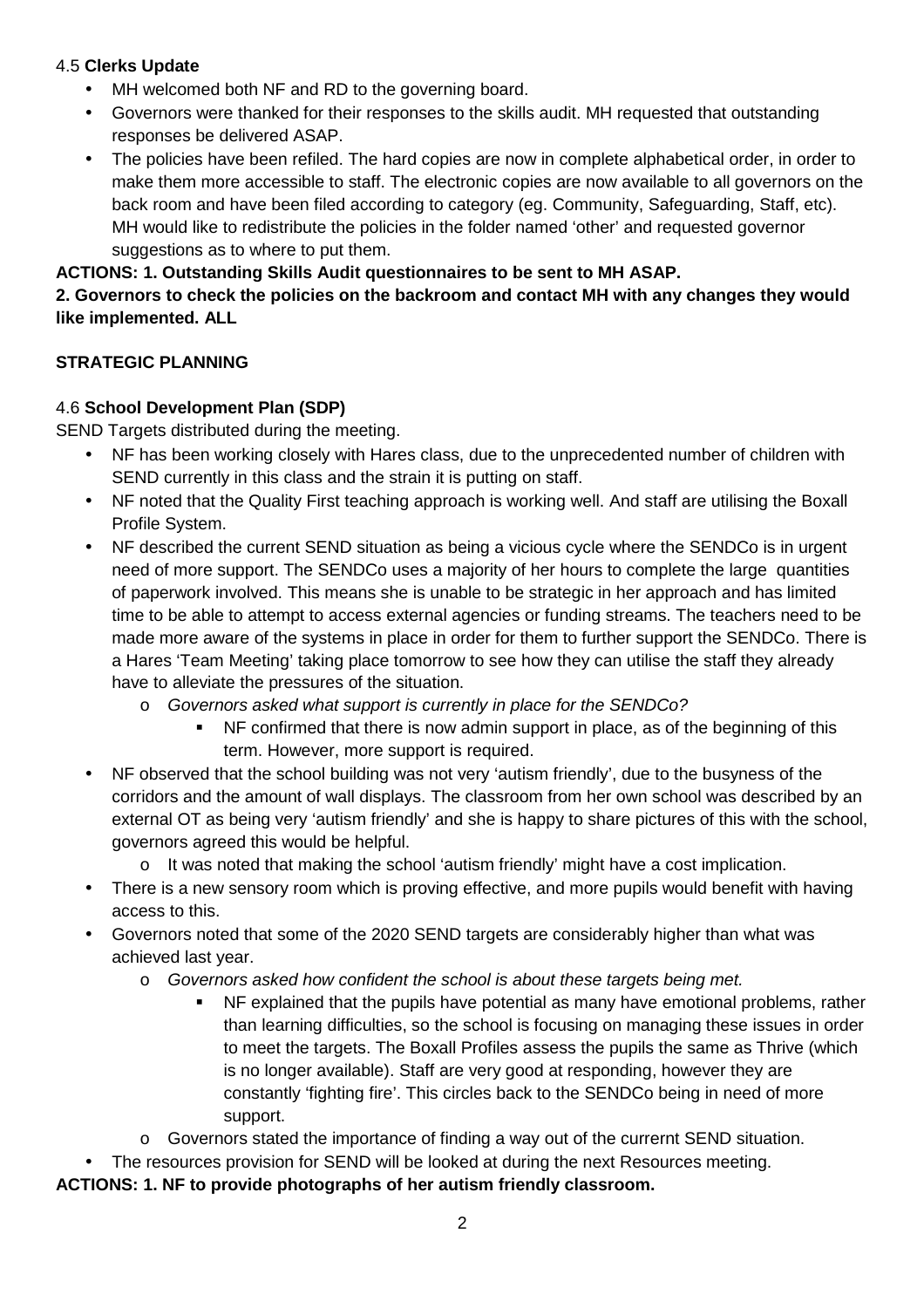# **2. NF to provide a report for next week's Resources meeting.**

### 4.7 **National Curriculum Lead Updates**

TK - Art and Design (Linda Williamson)

- There are various art related topics/events that have happened, including: a sketching skills day; cave art; and a link to the e-twinning project.
- TK is to carry out a learning walk next week, where she will report back about the National Curriculum link.
- Melanie Smallman from Babcock visited the school and offered to help develop a 'deep dive' into a foundation subject that NF felt we may be struggling with.
- Governors asked AF (Staff governor) if the governor interaction with the National Curriculum is encouraging staff.
	- o AF explained that it does. It encourages focus and it is helpful to talk about the direction in which they are heading.

### **ACTION: TK to circulate report to all governors regarding National Curriculum link with Art and Design.**

# **STATUTORY REPORTING AND ACCOUNTABILITY**

### 4.8 **Safeguarding**

### 4.8.1 **Action Plan Update**

- An action plan has been created from the key points raised during the safeguarding audit.
	- o All staff have been updated about early help.
	- o The '7 golden rules', includes timely and immediate response, considering GDPR. It has been clarified that safeguarding is always more important than GDPR.
	- o Risk assessments are now on personnel records (eg. missing paperwork)
	- o Internal applications for positions need to be kept on file.
	- o New SEND induction training is to be rolled out during February.
	- o LH and NF agreed that no-one will be sent on 'Suicide Indicator Training' as the level of training to do this job effectively is not being offered, and it is inappropriate to expect one member of staff to take this on alone.
		- Governors agreed with this decision.
- Lockdown Procedure
	- o All teaching and teaching support staff are aware of the procedure. The MTAs will be informed at a meeting tomorrow. The pupils will be informed, sensitively, during a series of assemblies over the next few weeks.
	- o There are three air-horns in school to raise the alarm (it has to be a different sound to the fire alarm).
	- $\circ$  This will be practised under different conditions over the next few weeks, until the pupils and staff are confident they know what to do.
	- o A potential issue is the school being all ground level and the doors being glass top and bottom. There are some ideas of how to tackle this, including paper over the glass, or 1 way film.
	- o Governors asked if there are any thoughts yet on any physical alterations that may be required.
		- NF explained that there are not yet, but this will be reviewed are the first Lockdown Drill.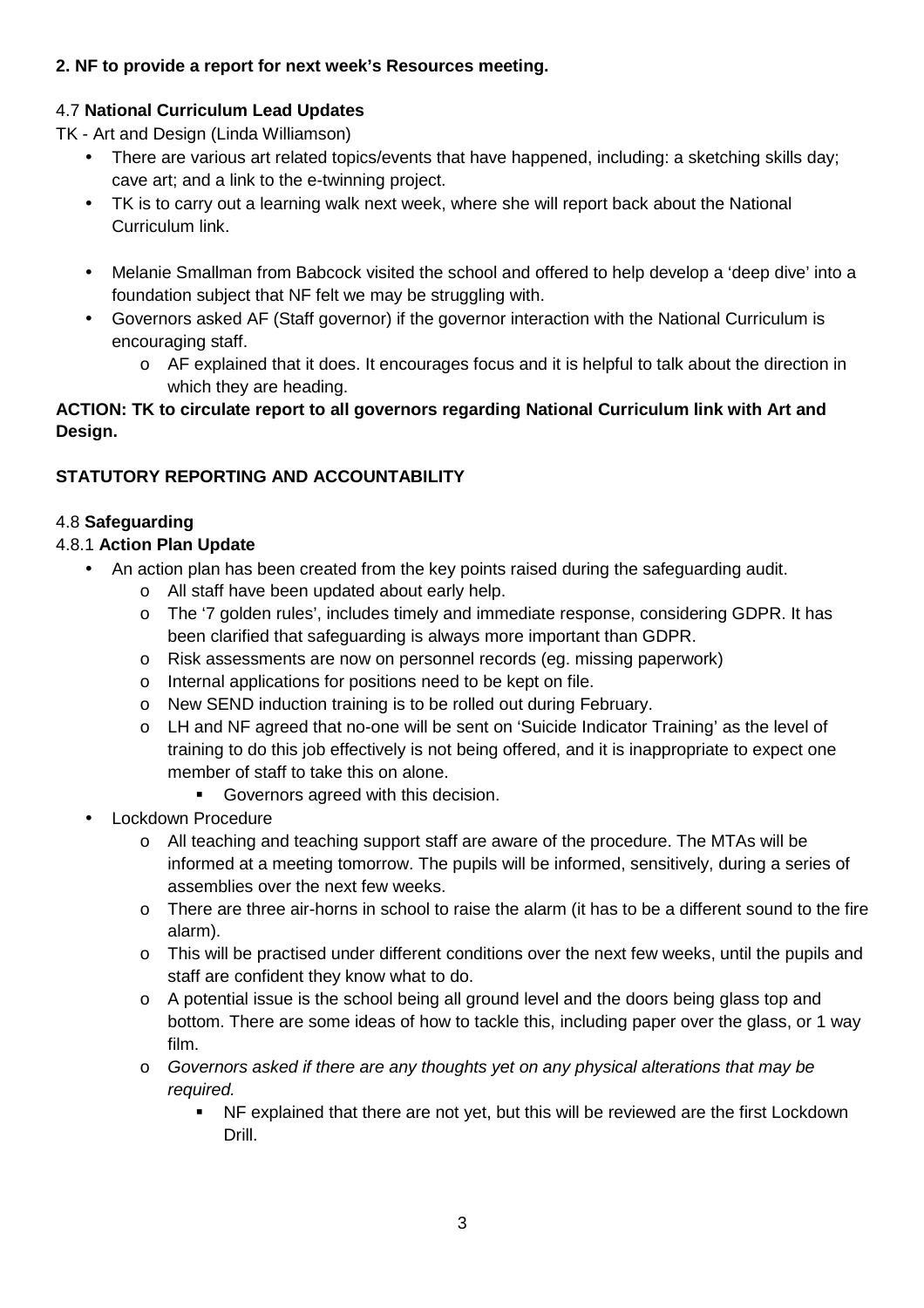### 4.8.2 **Safeguarding Scenario**

Governors considered a specific and realistic safeguarding scenario, for their ongoing learning around this important duty.

# 4.9 **Secondment**

Introduction Statement distributed prior to meeting.

- Parent governors noted positive feedback from parents on NF being present during school drop off and pick up.
- Staff governor noted positive feedback from staff regarding communication.
- NF described how the school staff have been very supportive of her.
- Governors noted how from a governance perspective, it is helpful to have a fresh pair of eyes.
- Governors asked if there is anything of importance NF feels needs to be discussed.
	- o NF explained that her main issue was the busyness of the learning environment. She recommended observing other local schools and she is in the process of attempting to arrange moderation with Copplestone Primary School.
- Governors were informed that LH is recovering well from her operation.

# 4.10 **School Financial Value Standard (SFVS)**

SFVS distributed prior to meeting.

- The format of the SFVS changed this year. Pupil progress is being taken into consideration, in order to see if the money is making a difference.
- TN and Susan Vile (SV) worked together to complete this.
- We score comfortably in most areas with 2 exceptions.
	- o Energy costs are high. We run on oil, which is expensive, and we are not yet seeing the benefits of recent changes in the budget. This value does not include the cost of boiler repairs.
	- o Leadership costs are high, as a consequence of the size of school.
- There are procurement deals for schools that need looking into, to reduce our spend on services/goods.
- The idea of linking with other local schools, to bulk order certain items, was considered.
- The SFVS gets sent in April, with feedback being received shortly afterwards.

Proposed by TN. Seconded by TK. Agreed by ALL.

# **ACTION: TN to discuss procurement deals for schools, or linking with other local schools, with SV.**

#### 4.11 **Finance Audit**

- This has been postponed until next term, date TBC.
- Governors asked if we were prepared for the audit.
	- o TN explained how he met with SV and MH and most of the details were in place. The postponement was agreed due to LH's absence.
- The finance audit is essentially a governance audit.

#### **ACTION: LH and TN to consider robustness of finance governance.**

#### 4.12 **Policies**

# **Finance Policy**

- There is no documented delegated authority for credit cards.
- There are no major changes to this policy.

Proposed by TN. Seconded by EB. Agreed by ALL.

#### **GOVERNANCE**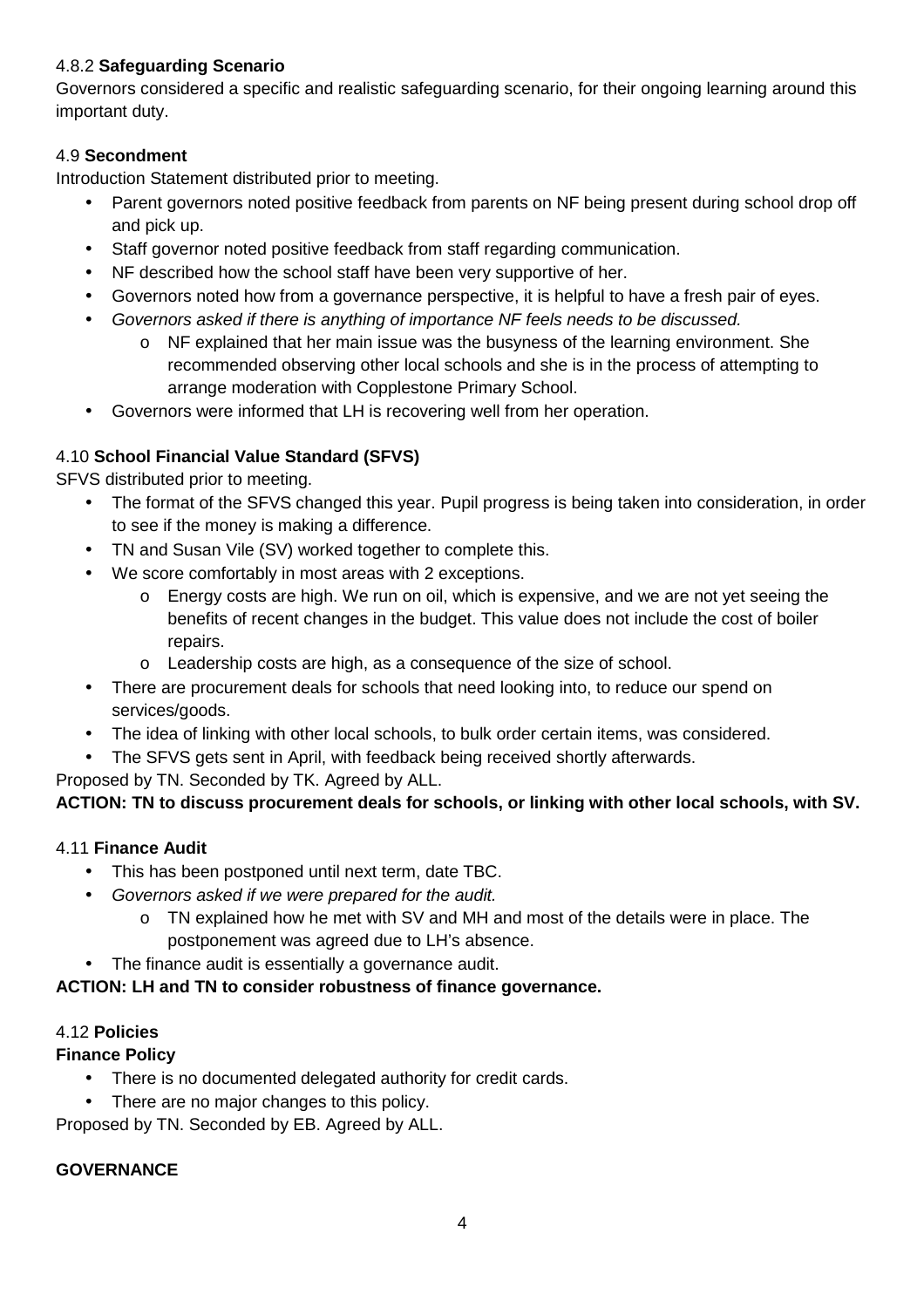### 4.13 **Terms of Reference (TOR)**

- RD has been added to the First Committee and Resources Committee. He is also the lead governor under both Premises and Security.
- There are no further changes to the TOR.

Proposed by TN. Seconded by TK. Agreed by ALL.

#### 4.14 **Governing Body**

#### 4.14.1 **Update GB Composition**

Item carried forward.

#### **ACTION: MH to add 'Update GB Composition' to FGB5 agenda.**

#### 4.14.2 **Governor Skills Audit**

- There are still some outstanding responses so an accurate picture cannot yet be delivered.
- Item carried forward.

#### **ACTION: MH to add 'Governor Skills Audit to FGB5 agenda.**

#### 4.14.3 **Financial Skills Audit**

Item carried forward.

#### **ACTION: MH to add 'Financial Skills Audit' to FGB5 agenda.**

#### 4.15 **Spring Tasks**

Learning Walks handout distributed at meeting.

- This document has been amended to include RD (replacing ANO), otherwise no changes.
- TK is going to cover both of her subjects at the same time.
- Feedback is the subject of TKs learning walk. The senior staff are aware that both parents and visitors to the school want to see evidence of marking and feedback. The Marking and Feedback Policy is due to be reviewed at the staff meeting tomorrow.

#### **COMMUNITIES AND COMMUNICATION**

4.16 Communications to be published in the **Bow Times** 

- Introduction statement from RD.
- New governor advertisement.
	- o Gary Willis has withdrawn his application to be a governor due to other commitments.

#### 4.17 Items for the School **Website**

- Updated TOR.
- Finance Policy
- SFVS

• It was noted that the Thrive logo needs to be removed from the school website, letterheads, etc. **ACTION: NF to ensure that the Thrive logo is removed from all school literature.** 

#### 4.18 **Parent Communication**

- The admin team are frustrated that not all parents engage with the online ordering system.
	- $\circ$  Governors questioned whether the programme was being used to its full potential, the programme's website shows that it can do so much more.
	- o Parent governors explained how the system does not seem user friendly and documents that are not in a PDF format cannot be opened.
	- o Governors asked if parents have been given an opportunity to feedback their opinions.
		- They have not yet.